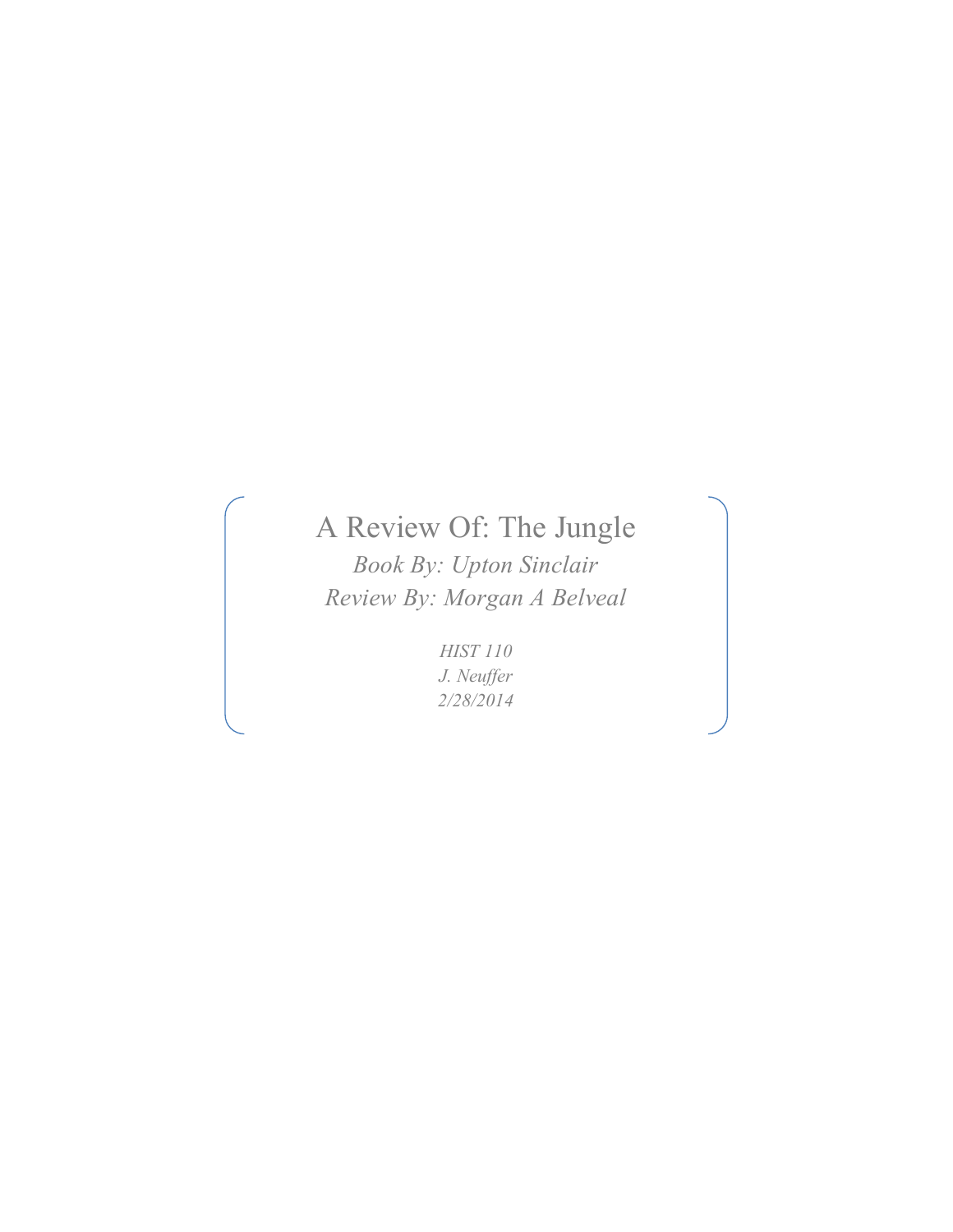Through The Jungle, Upton Sinclair painted a picture of the unique difficulties poor, immigrant, factory families faced. He did this not only be describing the plight of the Lithuanian family but also by drawing a parallel between this family and non-immigrant families living in the same era. The Jungle explicitly elaborates on the struggles of the immigrant family from cradle to grave, from country to country, and from job to job. There is no telling the exact magnitude of the struggle the family undergoes, but the holistic approach Sinclair takes shows us that the life of an immigrant factory worker was much more difficult than the life of a nonimmigrant factory worker.

As Ona, Jurgis, and the rest of the family first arrive in Packingtown, they begin to see the horror almost immediately. The gloom of the meatpacking district is first highlighted by the continuous regression of light as they enter the community. Furthermore, they begin to notice the grass an plants becoming more and more of a rarity. The odor and the darkness of the town bring reality to the situation for the family. Unfortunately, this was only a precursor for the bumpy road ahead of them.

Though some positions were safer than others, all factory positions were full of work place hazards and dangers. Jurgis was the first family member to be introduced to the factory system when he received a job at Durham's, a cattle processing factory. Here, Jurgis' eyes would be opened to many workplace horrors, the most severe of which would come during winter. During the winter, more than ever, families would fight for a source of income. This only perpetuated Durham's ability to reduce the quality of the workplace. In one winter at Durham, part of a young boy's ears broke off and the men waiting outside for employment started to freeze together. The few that were lucky enough to have jobs were forced to work in blood soaked clothes, many of which froze solid during the winter. The workers using knives could not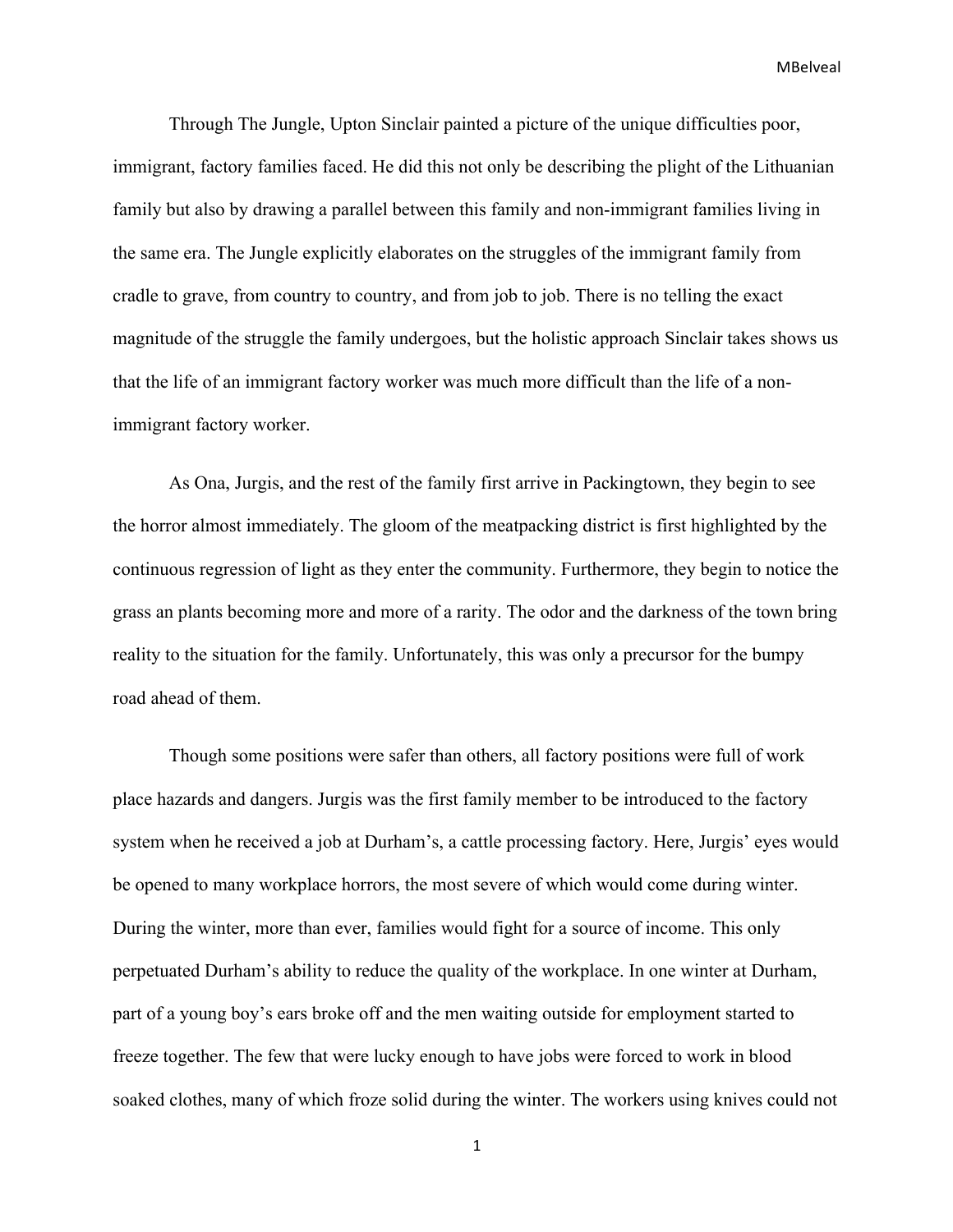wear gloves which put them at risk as their hands began to freeze. Though these conditions were far from desirable for all, immigrants worked for less pay in less desirable situations often times because the conditions that they emigrated from were much worse.

The family went through a series of ups and downs but the one guaranteed element of their lives was the lack of reliability in the factories. Marija lost her position several times which caused her to become a type of slave to her conditions. Other family members lost jobs which only pushed them to pursue work in less desirable conditions. As was the case with Marija, one day the factory workers were employed and the next day they were starving. For immigrants, finding a job was often difficult do to a language barrier. The family, especially Jurgsis, really struggle with the difficulties presented with an inability to provide for each other. As a family, they took pride in the strength they provided one another. Eventually, their ability to provide for each other takes a turn for the worst after Jurgis injures his foot and is bed ridden. After every person shifts places or loses a source of income, Sinclair focuses on the affect this life change has on the individual and the family. The injury of Jurgis causes a chain reaction among the family members. Rooted in stress, the strong foundation begins to fall in an instant.

To draw a picture of the lives of the immigrants in The Jungle, Upton Sinclair had to draw an elaborate picture of poverty during the factory era. As the family found out, the homes of the time were built as a money trap for anyone ignorant enough to fall into it. As is the case with many elements of an immigrants life, ignorance is often confused for a language disconnect and these non-English speakers found themselves living in these homes more often than their English speaking counterparts. Poverty during this time was non-discriminatory. It reached everyone. This was described when Durham placed an ad asking for 200 men (later released as a typo) and 3,000 men were waiting outside the doors in hopes of making a handful of coins every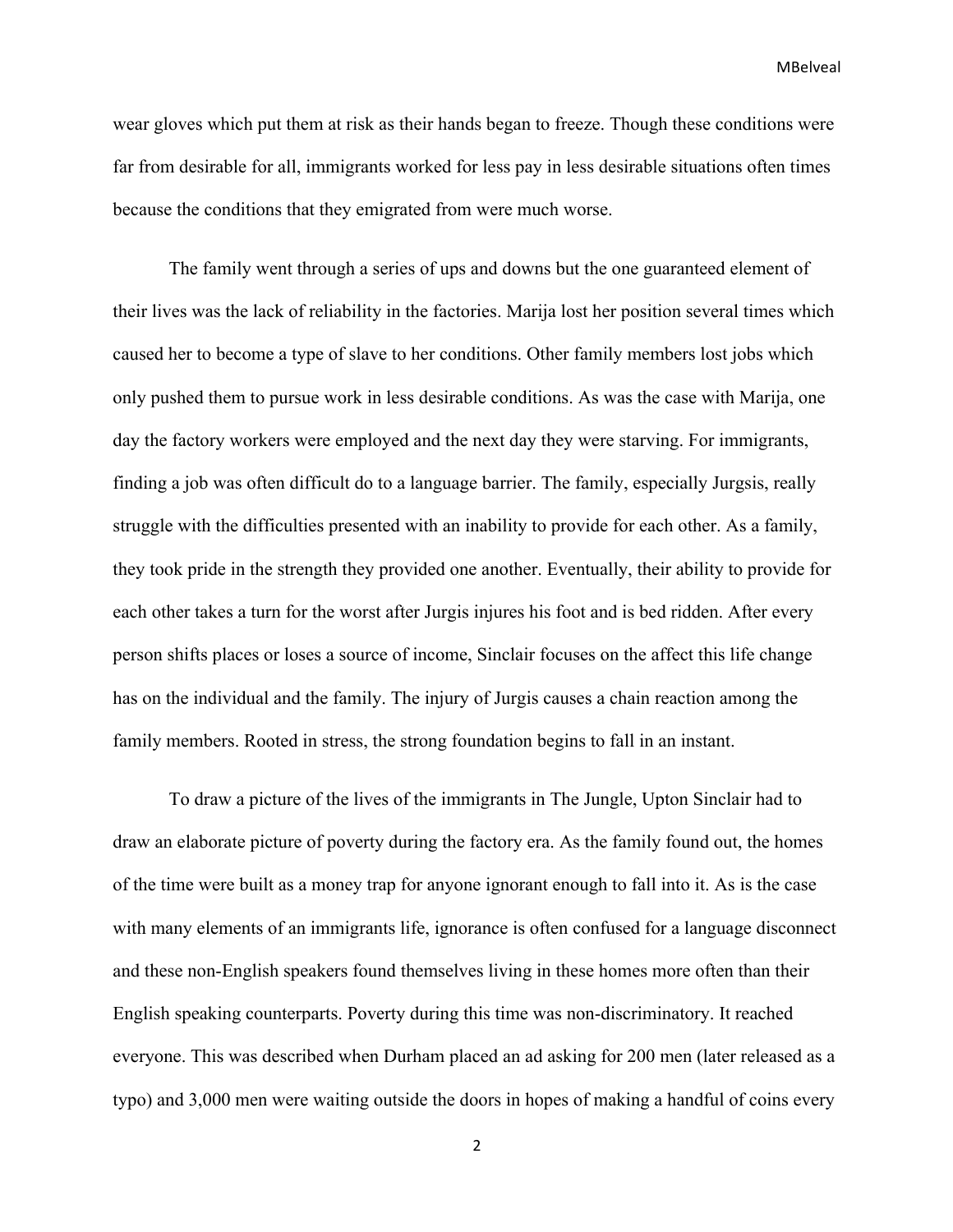day. In the life of the family, monetary decisions were important. When Jurgis was able to purchase a few supplies for the house, Sinclair demonstrated the depth of their poverty when he detailed that the family had to discuss where to hang the few nails that they had in their possession.

In class, we learned some very basic realities of the factory system. First, we discussed how, though undesirable, many citizens wanted to work in the factories as this was often the only way to earn their wages. As the factory owners saw this disparity, they began hiring cheaper employees to do harder work. Simultaneously, we learned of the increase of immigrant workers in America at this time. These workers were faced horrible discrimination and ostracization as Americans knew that these immigrants were taking the factory jobs for lower wages. Furthermore, we learned that conditions in the factories were so terrible that it was often said that these factory workers had worse working conditions than the plantation slaves of the south.

Sinclair detailed a unique poverty contributor in the lives of the factory worker when he discussed the influence of alcohol. Though an expense, alcohol would prove to be a consistent part of the lives of the poor factory workers. During the winter, the factory workers could choose to eat in the freezing cold of the factory or they could rush to find solitude in a near liquor store or bar. This brief break would help them feel warm when returning to work and would return a portion of their motivation. To perpetuate this alcohol cycle, Sinclair explains how families and wives often were stranded at the bars looking for their husbands. The only way for them to return through the cold was to drink to warm up.

Culturally, the family in The Jungle is rather different from the other families in Packington. This cultural difference presented many difficulties unique to immigrants in the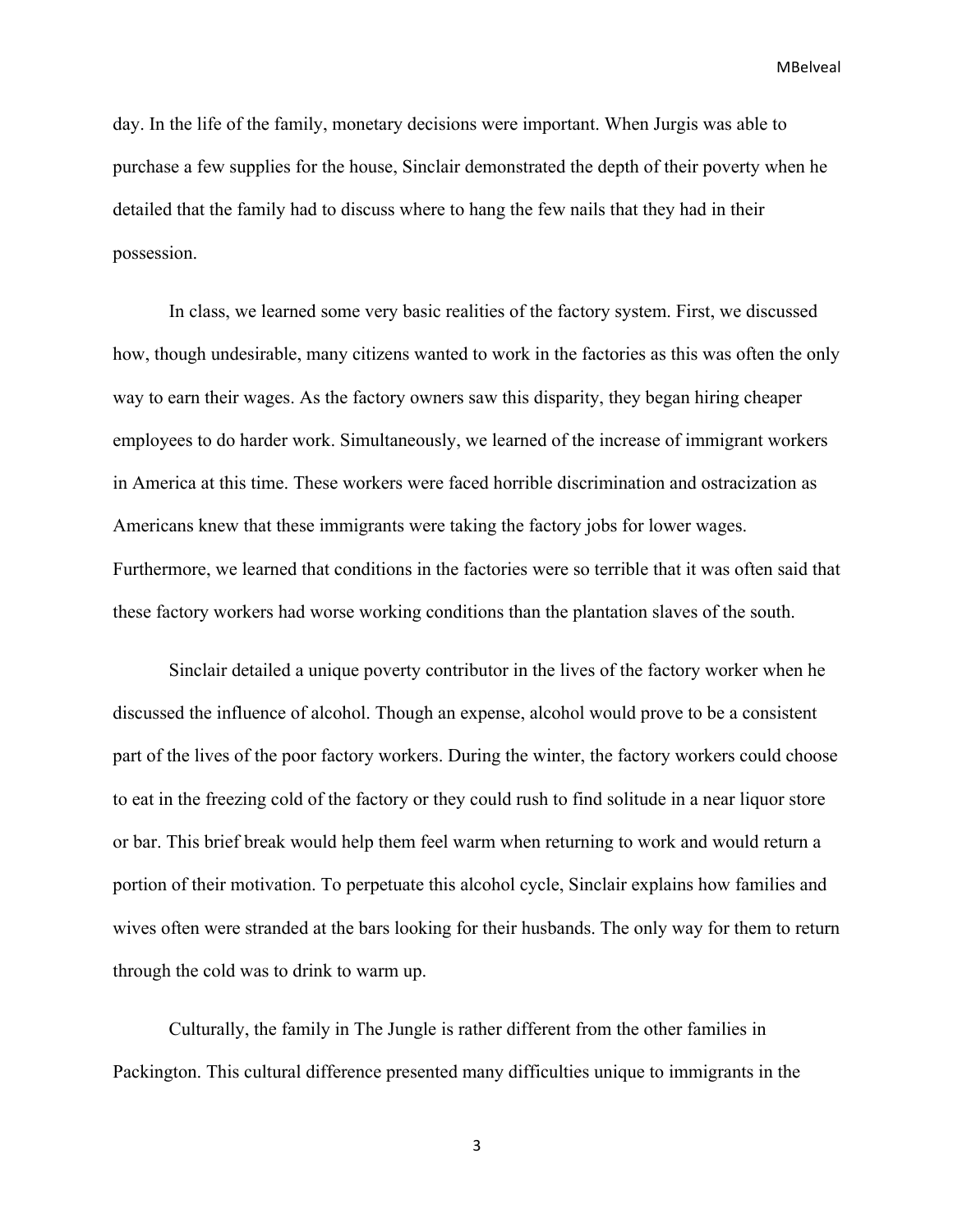meat packing district of Chicago. The first and most obvious obstacle present was the language barrier. Ona, Marija, Jurgis, and the children all had difficulties speaking English. This made finding employment or assistance difficult. When they first arrived, one of the very first English words they learned was "job" so they could seek employment. This inability to speak English would also make it difficult to negotiate and find help when it was needed. Shortly after arriving, the family was presented with the opportunity to buy a home. They were skeptical at the incredible opportunity and would later find out their skepticism was well placed.

Culturally, Lithuanians lived differently than Americans of the time. The family was very solid in traditions with the wedding of Ona and Jurgis as well as the way that they lived and the way that they raised their children. These traditions presented unique difficulties for the family through their time in Chicago. Specifically, the Wedding would set the family over one-hundred dollars into debt. On the contrary, the cultural significance placed on togetherness is something that helped the family through tough times. Grandmother Majauszkiene told the family of the history of the town and Szedvilas, the owner of a delicatessen helped the family from their arrival in Chicago.

Though Sinclair respectfully painted a picture of poverty in all of the meatpacking district of Chicago, he also described a handful of influences that were unique to immigrants in the factory system. The Lithuanian family often times found themselves taken advantage of as a result of either a language barrier or a cultural difference. First, the lawyer and the real estate agent take advantage of the family in the unfair sale of the house. From what we learned from Grandmother Majauszkiene, they were not the first immigrant family to move in and out of this home. When Ona was on a train, she was again taken advantage of. Culturally, the family had a fear of the men in uniforms as they had been oppressed by similar men. This was difficult to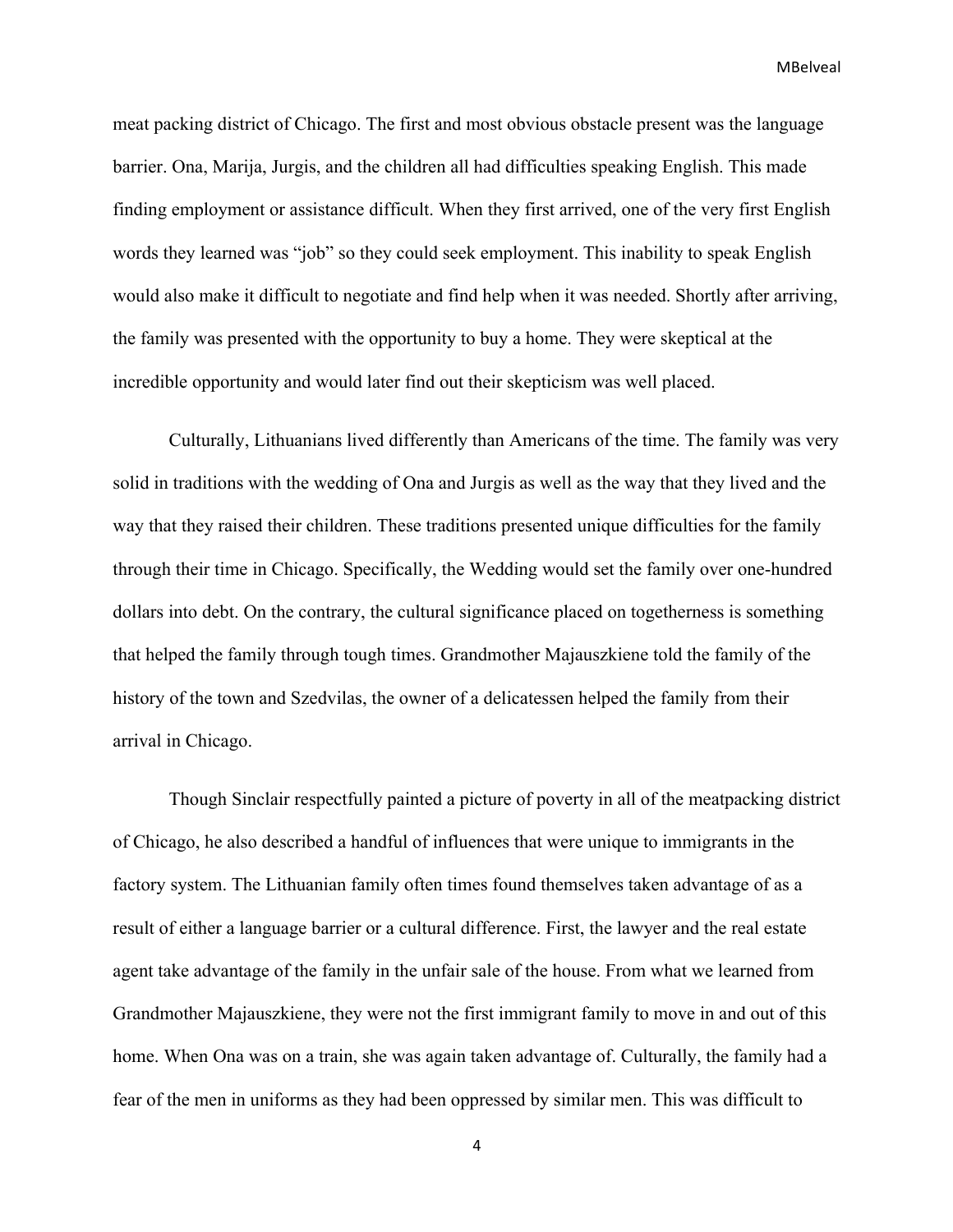them because these are the men they would need to ask for assistance. Because of the terrible conditions of many of the countries the people emigrated from, many had a type of unconditional love for the American life. This love would lead them to take extra risks and look past potential dangers. Sinclair outlined this type of blind following when he introduced Jurgis to the unions he had despised so much. Surprisingly enough, for a short time, the union was a very attractive system to Jurgis and, eventually, would lead him to a state of unconditional love for America. In the end, Sinclair showed to us the little amount of knowledge immigrants have about the dangers in their lives. As a direct response to the language barriers the family faced, Jurgis soon found a passion for learning English. This extra responsibility, though free, placed a time burden on the family that is unique to immigrant families. Sinclair also explains that even if they had adequate knowledge of these dangers, they would not know how to properly address or prevent them. This cultural and linguistic difference would follow the family through the death of a child, prison, and many other life changes.

By introducing us to an immigrant family ridden with a serious of ill-timed misfortunes, Sinclair succeeded in painting a raw image of the difficult lives of the immigrant factory workers. From the all too common alcohol cycle to the miserable work conditions and employment uncertainties, being a factory worker was unbearable. Sinclair showed us the raw and unique difficulties of an immigrant family in Chicago. He showed us the struggles being a non-English speaker present. We saw what a strong cultural bond can provide between a family of immigrants as well as what a strong bond to traditional cultures can do to a break a family. Most importantly, we learned of the level of intense pressure and scrutiny the factory system placed on its workers; especially immigrant workers. Sinclair drew a very appropriate metaphor